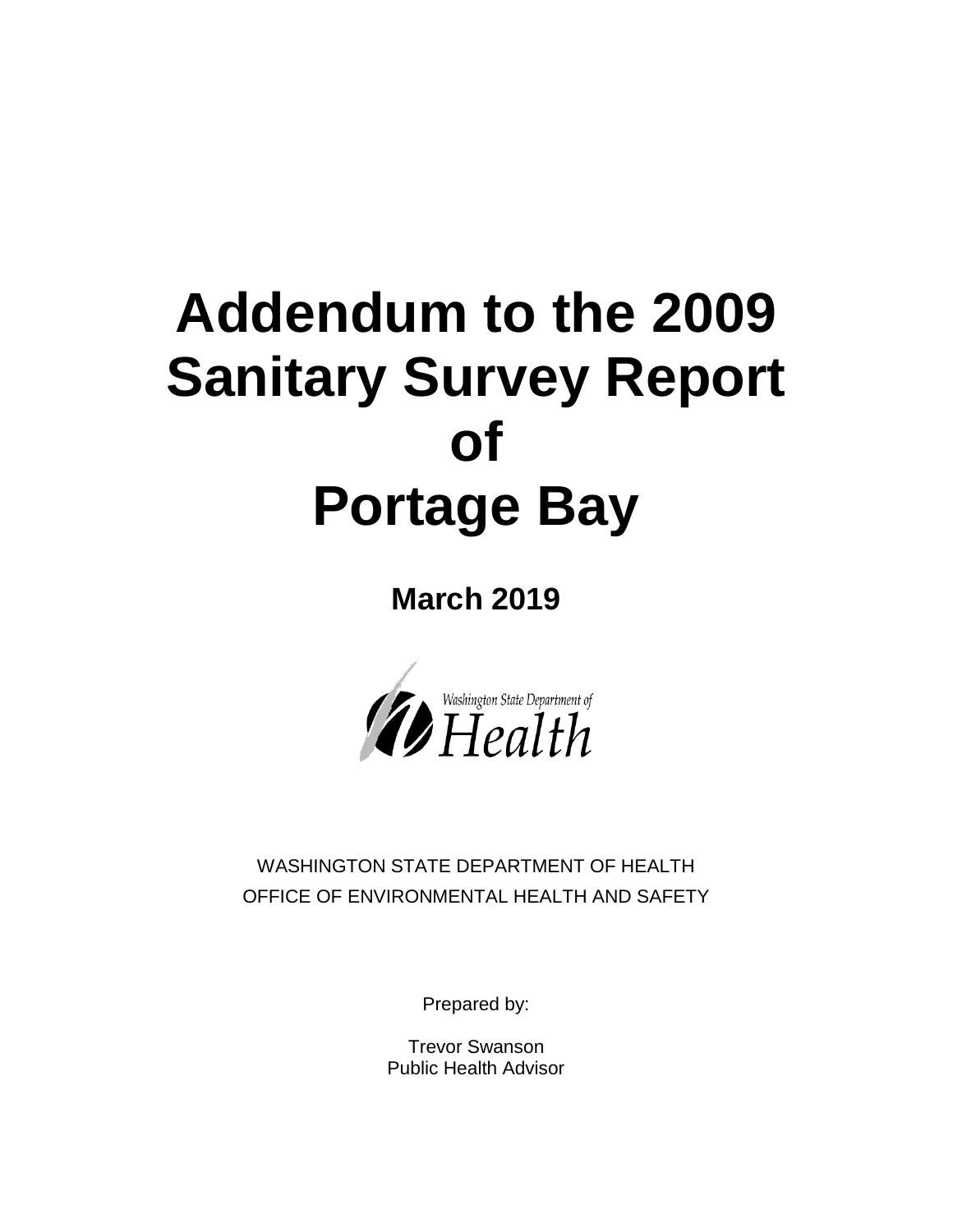#### **Summary**

This addendum opens the April through June closed period to commercial shellfish harvest in the Conditionally Approved portion of the Portage Bay Growing Area (Figure 1, page 5). The period from October through December remains closed to commercial harvest due to elevated fecal coliform (FC) levels.

The closure period change is in response to an evaluation of regulatory and special samples collected by the Department of Health (the Department) and Lummi Nation's Natural Resources Department in fall 2017 and spring 2018. The evaluation showed improved water quality in the growing area during the April through June period, but no improvement from October through December. Sampling by Whatcom County Public Works and Lummi Natural Resources also indicates a general improving water quality trend in the lower Nooksack River system, the largest source of freshwater to the growing area. Improved water quality is attributable to watershed cleanup activities by multiple partners.

#### **Background**

The Nooksack River has the largest water quality impact to the Portage Bay Growing Area. During periods of heavy or sustained rainfall or substantial snowmelt, the Nooksack River flow rate can increase substantially and rapidly. The 2000 Nooksack River Fecal Coliform Total Maximum Daily Load study found that when fecal coliform pollution is present in the river, and the river is flowing at a significant rate (at least 3,000 to 4,000 cfs), and the wind direction is from the east, southeast, or south, with a velocity sufficient to drive the river plume against the shore of the Lummi Peninsula, stations 271, 52, 51, and 50 have lower salinities and higher fecal coliform concentrations. When the wind is from the southwest or west, the river plume will be blown away from the shore, yielding higher salinities and lower fecal coliform concentrations from these sampling stations (Joy, 2000). Contrary to the 2000 TMDL study, wind direction did not appear to be a good indicator of surface salinities during the 2018-19 special sampling events.

The 2015 and 2016 addendums to the 2009 Portage Bay Sanitary Survey Report identified marine stations in the Conditionally Approved portion of Portage Bay with FC levels that exceeded National Shellfish Sanitation Program (NSSP) water quality standards for an Approved classification. Most of the elevated FC samples were collected during late spring and late fall during times of low salinity in the bay. The 2015 addendum closed a portion of Portage Bay to commercial shellfish harvest from April 1 through June 30 and from October 1 through December 31 each year. The 2016 addendum expanded this area for a current total of approximately 800 Conditionally Approved acres.

Although the most recent 30 regulatory samples in 2015 and 2016 showed that Portage Bay stations were not meeting NSSP criteria for an Approved classification, new regulatory data being added to the dataset at that time showed signs of improving water quality, specifically during the springtime (Figure 2, page 6). This was likely the result of pollution identification and correction actions in the Nooksack River watershed. However, most of the regulatory samples in 2015-16 were collected during times of higher salinity (>10 parts per thousand) so it was not known if water quality was also improving during spring low salinity events. As a result, a special study was designed and implemented by the Department and Lummi Natural Resources to specifically target low salinity conditions during fall 2017 and spring 2018.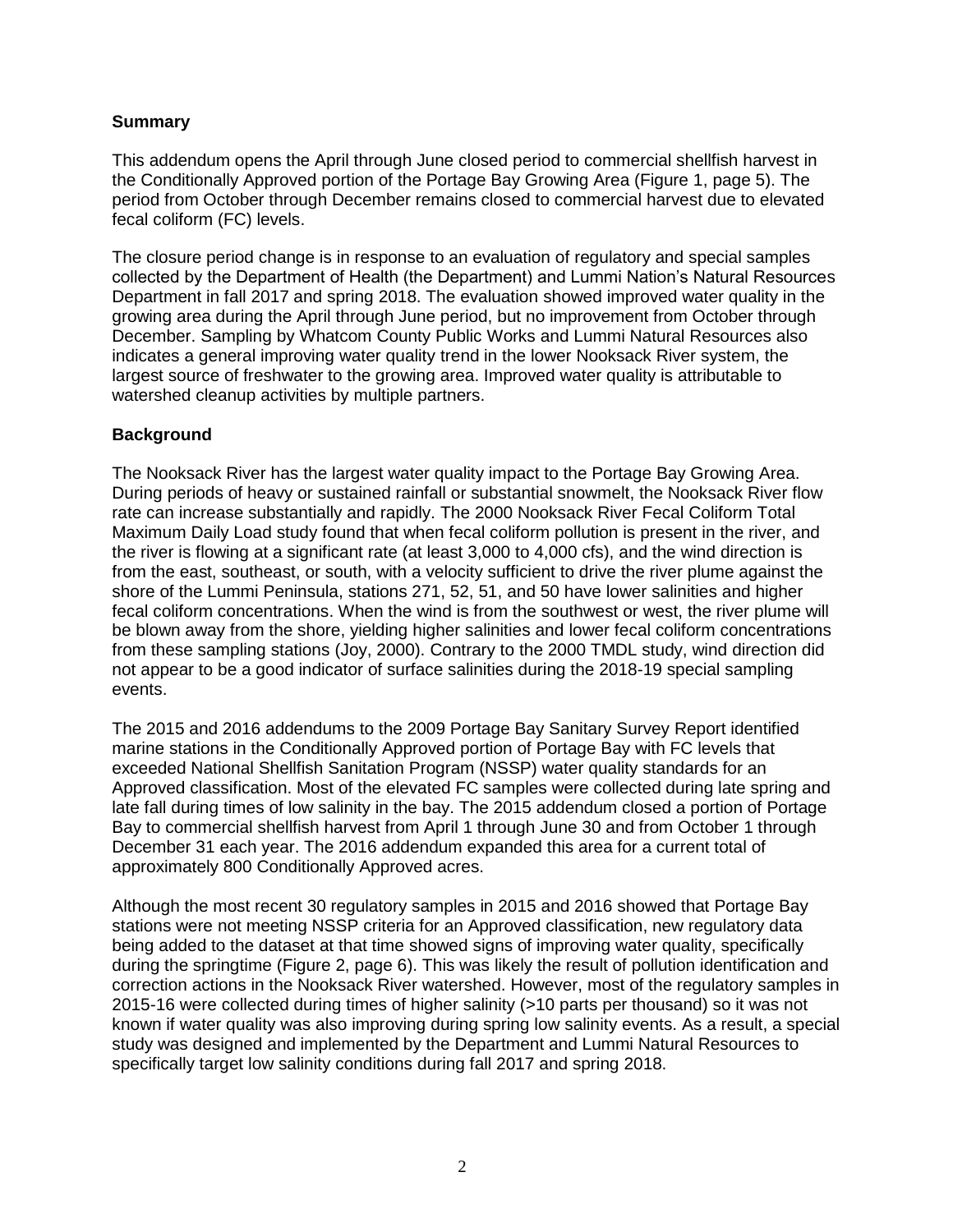## **Pollution Identification and Correction (PIC)**

Specific PIC program activities contributing to improved spring water quality trends include:

• Multi-agency ambient and source identification sampling

• Data analysis and online mapping capabilities

• Educational opportunities personalized for specific-interest farmers (e.g. horse, beef cow, sheep, goats, etc.) incorporating peer and guest speakers and informed by social marketing principles

• Technical assistance to agriculture property owners through an expanded staff of farm planners

• Marine Recovery Area designation and related enforcement of septic system operation & maintenance requirements

• Educational opportunities for landowners with septic systems in the Nooksack watershed informed by water quality and social marketing principles that encourage routine evaluations and maintenance

• Financial incentives to rural landowners for best management practice implementation (septic and small farm rebates, small farm cost share)

• Engagement since 2015 with Watershed Improvement Districts (WIDs) and Ag Water Board of Whatcom County

• An enforcement system of both state and local government using regulatory technical assistance and formal enforcement measures for violations of water quality, critical areas, and public health ordinances and laws

• Community outreach materials and interactive displays at local community events to engage landowners in diverse solutions for reducing bacteria sources (e.g. farm animals, septic systems, dogs, urban wildlife)

### **Water Quality**

Table 1, page 7 summarizes fecal coliform results from the most recent 30 marine water samples collected from stations in the Conditionally Approved portion of Portage Bay. Estimated 90<sup>th</sup> percentiles from the 2016 addendum are also listed for comparison. All stations currently meet NSSP water quality standards for an Approved classification. All but one station failed to meet standards in June 2016.

Table 2, page 8 summarizes the Department's regulatory spring and fall closed periods and open period sampling results from the same date range as the last 30 samples. Spring closed period geometric means were slightly lower than geometric means for the most recent 30 sample dataset and were similar to open period geometric means. Fall closed period geometric means were elevated when compared to the last 30 samples and open period data.

The 2018 spring closed period regulatory and special samples showed mostly low to moderate FC levels at Conditionally Approved stations during times of low salinity and elevated Nooksack River flows, with one exception addressed below (six of the nine 2018 spring sampling events occurred when salinity at Conditionally Approved stations averaged less than 10 parts per thousand (ppt) and Nooksack River flows were greater than 3,000 cubic feet per second). See Table 4, page 9 and Figure 2. The 2017 fall regulatory and special FC data continued to show a pattern of elevated FC, especially during times of low to medium salinity in Portage Bay and elevated Nooksack River flows (Table 5, page 10).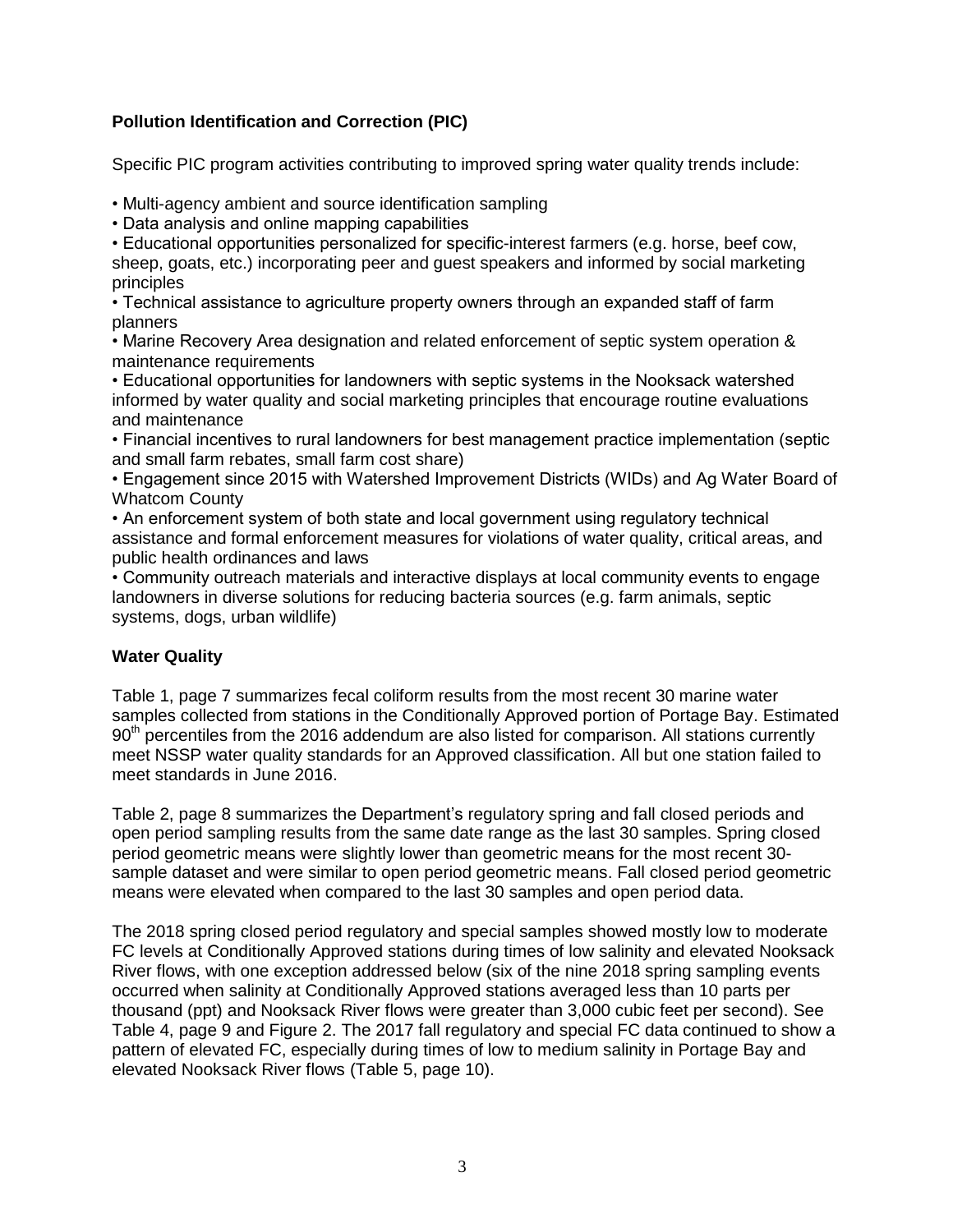Although several of the 6/19/2018 special samples contained elevated FC, the Department does not consider this event as part of a pattern of poor water quality, but rather a normal part of the variable FC dataset that shows overall improving water quality during the springtime. Open period data from the same Conditionally Approved stations also occasionally include elevated FC values, mostly during summer months.

Geometric means for all Conditionally Approved station regulatory and special FC data in Table 4 ranged from 5.1 FC/100mL at Station 49 to 9.2 FC/100mL at Station 52. When 6/19/18 results were excluded, geometric means were comparable to the last 30-sample open period geometric means, with the exception of Station 52, which had a geometric mean of 8.8 for spring 2018 data compared to 5.2 FC/100mL for the most recent 30 open period samples (Table 3, page 8). The highest FC count for Station 52 during all 2018 spring sampling was 49 FC/100mL. Fall period geometric means continued to be elevated when compared to the last 30-sample dataset, even when the highest FC sampling event (10/19/2017) was omitted from the dataset.

Two fall period sampling events occurred when salinities averaged under 10 ppt and two events occurred when average salinities were 14 and 17.1 ppt (Table 5). All four events occurred during elevated Nooksack River flows. These results, several of which were as high as 350 FC/100mL, indicate that FC levels continue to be elevated beyond NSSP standards on a regular basis in the Conditionally Approved portion of the growing area during the fall closed period.

#### **Conclusions**

Based on improved marine water quality from April through June at stations 49 - 52 and 271 - 272 and multi-agency cleanup work in the Nooksack River watershed, all of the Conditionally Approved portion of the Portage Bay Growing Area is opened to commercial shellfish harvest from April 1 through June 30 each year. The area remains closed to harvest from October 1 through December 31 each year due to continued poor water quality during these months. Figure 1, page 5 displays classification boundaries for the growing area.

#### **Recommendations**

 The Department should continue to evaluate data and conditions during the spring period.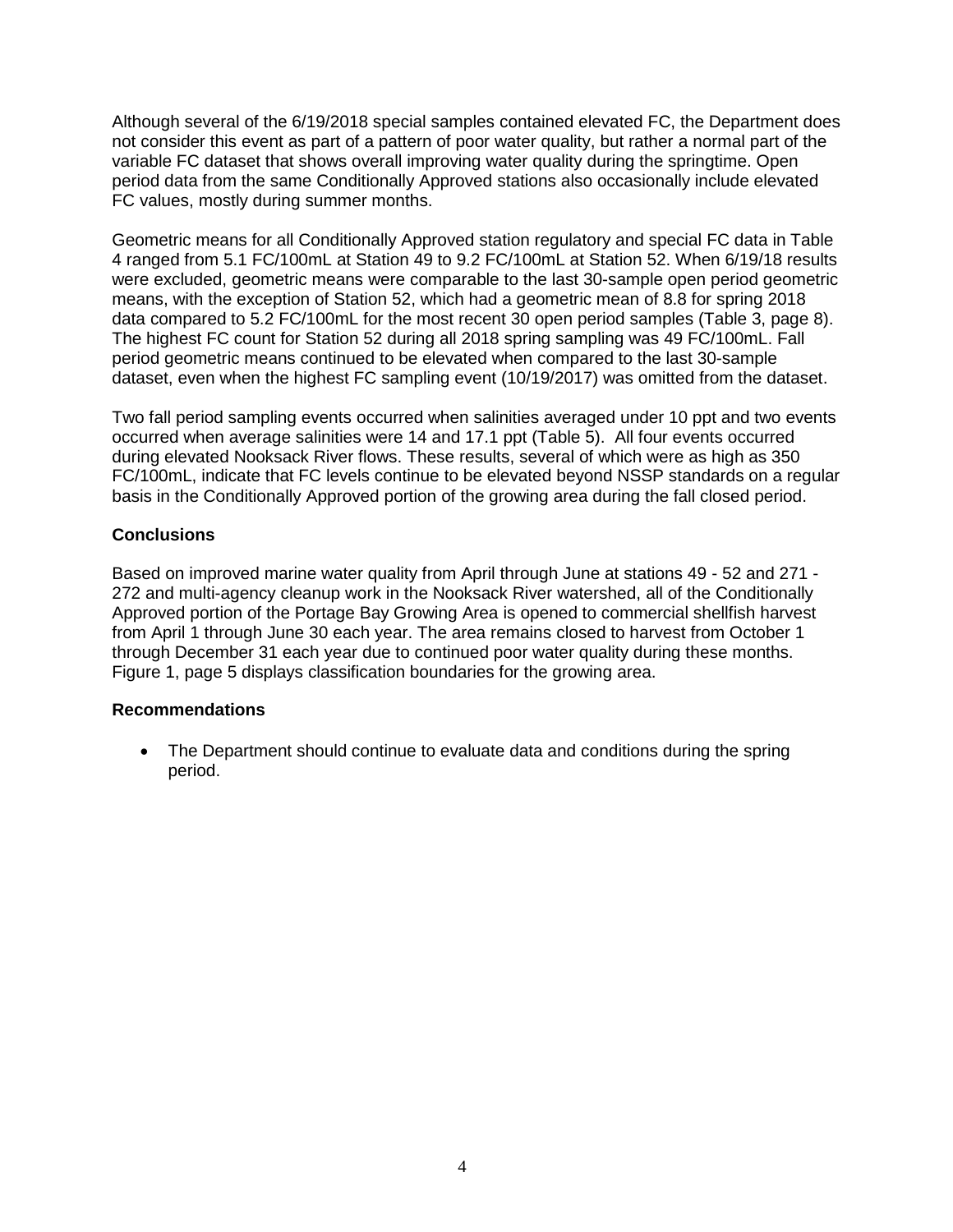

Figure 1. Current classifications and marine water quality monitoring sites in the Portage Bay Growing Area.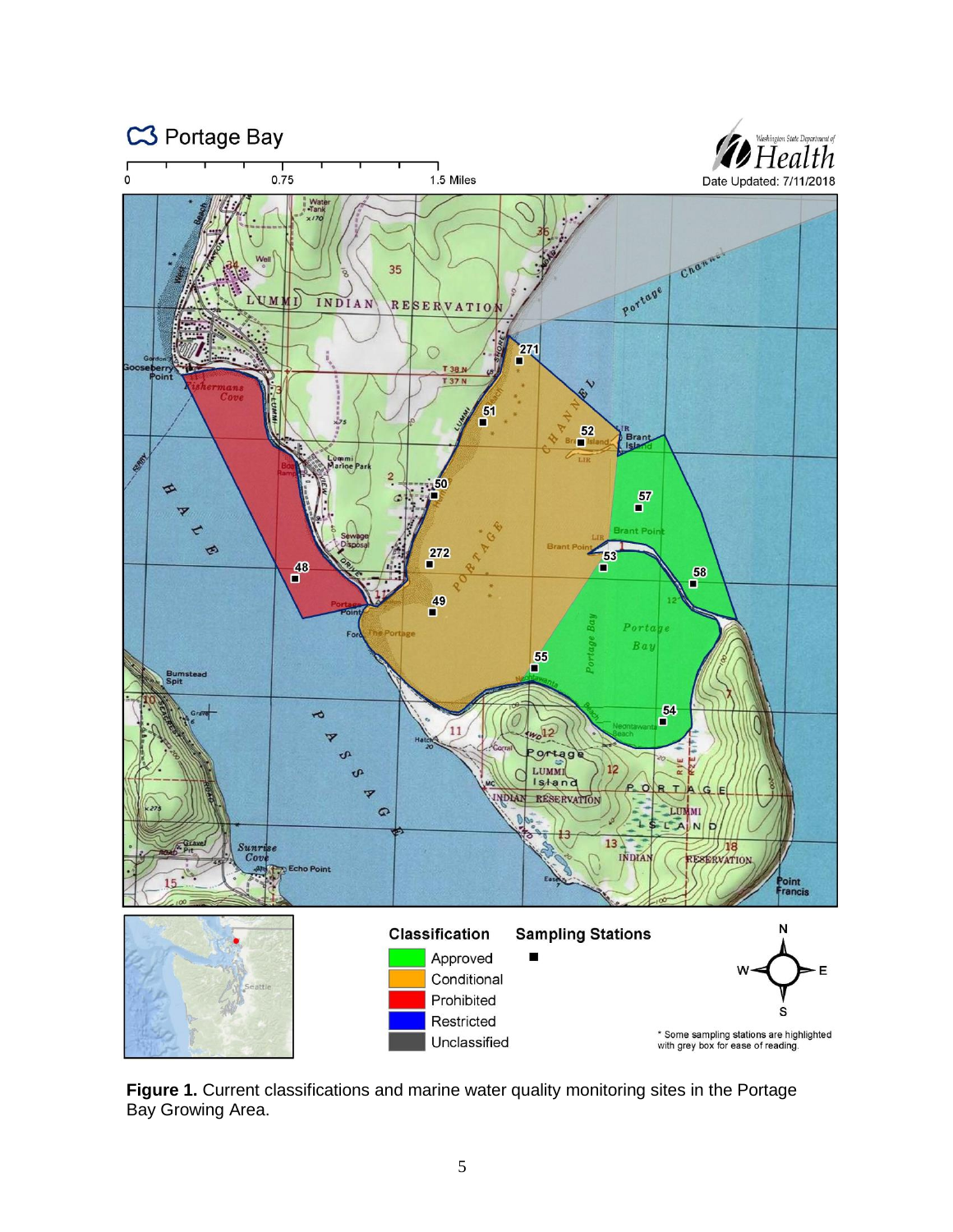

**Figure 2.** Portage Bay averaged Conditionally Approved station regulatory FC data (April through June) from 2008 – 2018. Lummi Natural Resources special sampling FC data is also included in 2018 data. Bars represent FC and triangles represent averaged salinity.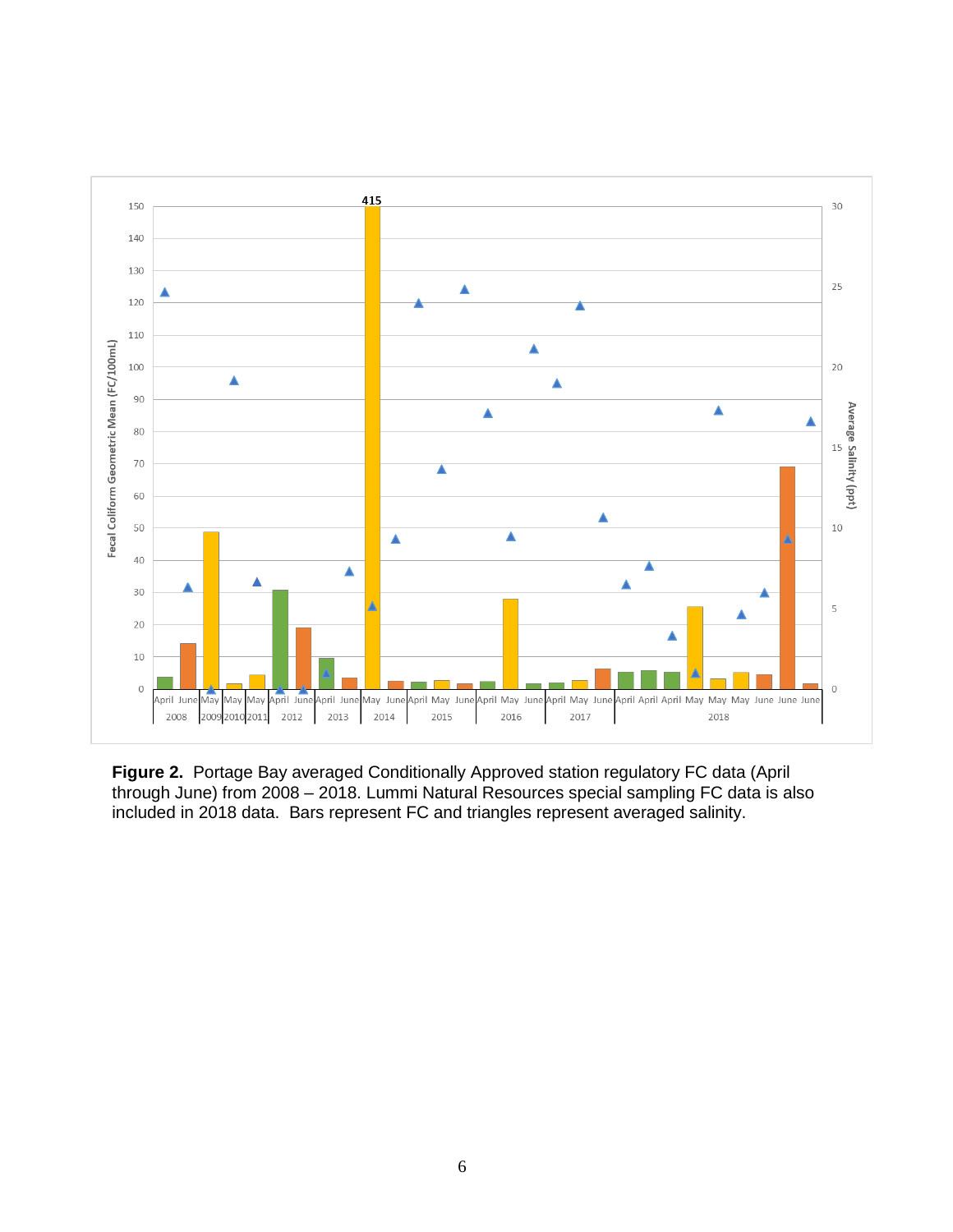**Table 1.** Summary statistics for the most recent 30 fecal coliform results from Conditionally Approved stations in the Portage Bay Growing Area. 2016 addendum results are also shown.

# **Summary of Marine Water Data (SRS) Growing Area: Portage Bay**

Sampling Event Type: Regulatory *Tides Included: ALL* Maximum Number of Samples: 30

| Station | Classification            | 2019 Date<br>Range          | 2019 data<br>Range<br>(FC/100 mL) | 2019<br>GeoMean<br>(FC/100 mL) | 2019 E90th<br>(FC/100 mL) | <b>June 2016</b><br>E90th<br>(FC/100 mL) | Meets<br>Standard<br>(2019) |
|---------|---------------------------|-----------------------------|-----------------------------------|--------------------------------|---------------------------|------------------------------------------|-----------------------------|
| 49      | Conditionally<br>Approved | $6/16/2016 -$<br>12/19/2018 | $1.7 - 49.0$                      | 4.3                            | 18.7                      | 46.4                                     | Y                           |
| 50      | Conditionally<br>Approved | $6/16/2016 -$<br>12/19/2018 | $1.7 - 110.0$                     | 6.7                            | 36.7                      | 61.5                                     | Y                           |
| 51      | Conditionally<br>Approved | $6/16/2016 -$<br>12/19/2018 | $1.7 - 49.0$                      | 4.3                            | 16.1                      | 51.9                                     | Y                           |
| 52      | Conditionally<br>Approved | $6/16/2016 -$<br>12/19/2018 | $1.7 - 130.0$                     | 5.6                            | 30.7                      | 54.0                                     | Υ                           |
| 271     | Conditionally<br>Approved | $6/16/2016 -$<br>12/19/2018 | $1.7 - 79.0$                      | 4.4                            | 21.6                      | 34.3                                     | Y                           |
| 272     | Conditionally<br>Approved | $6/16/2016 -$<br>12/19/2018 | $1.7 - 130.0$                     | 4.8                            | 26.6                      | 53.7                                     | Υ                           |

The above table shows bacteriological results in relation to NSSP criteria. NSSP standards for approved shellfish growing waters are a fecal coliform geometric mean not greater than 14 organisms/100 mL and an estimated 90th percentile not greater than 43 organisms/100mL.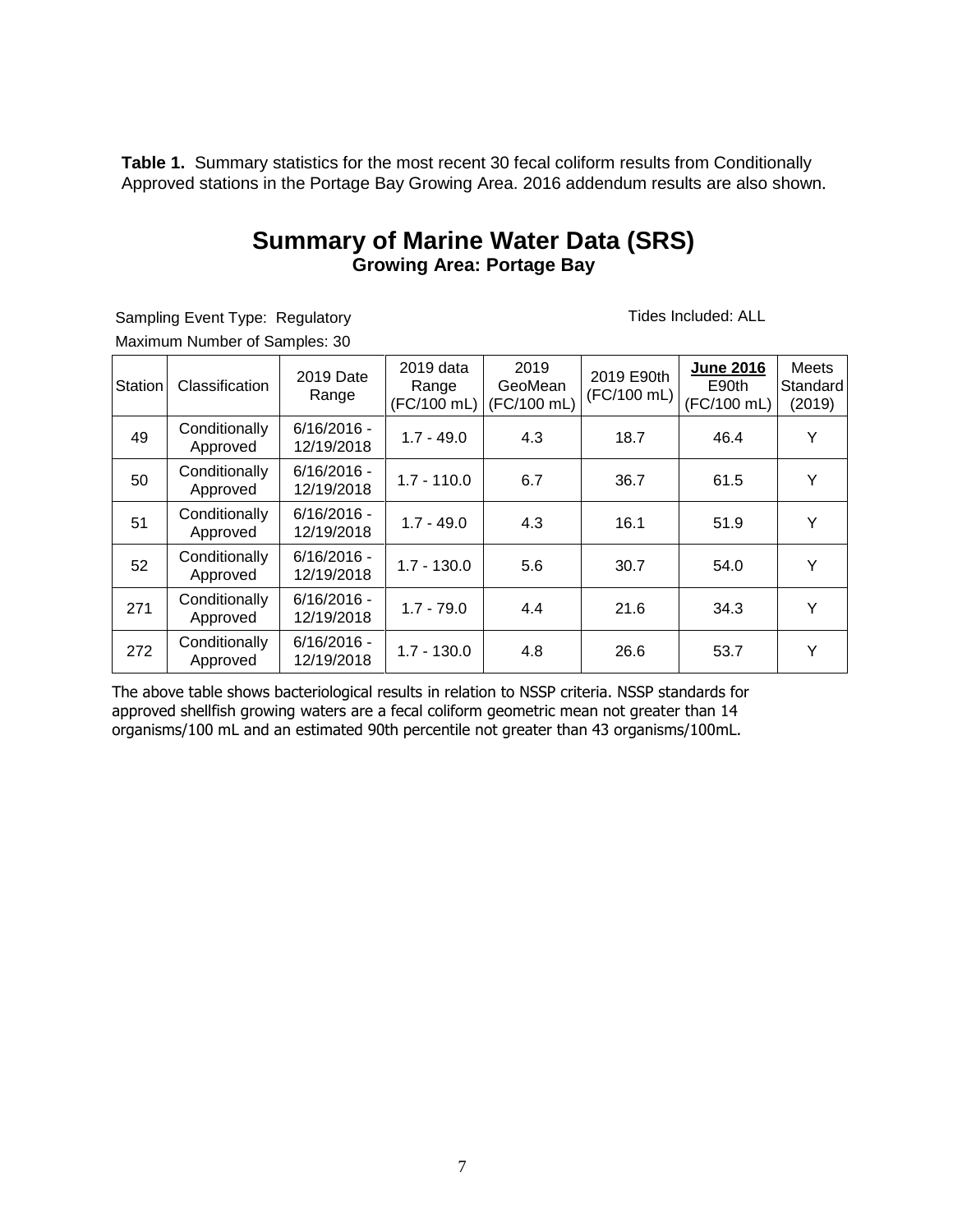| <b>Station</b>                                  | <b>Classification</b>         | <b>Number of</b><br>samples | Date Range                                                     | Range<br>(FC/100 mL) | <b>GeoMean</b><br>(FC/100mL) |  |  |  |  |  |  |
|-------------------------------------------------|-------------------------------|-----------------------------|----------------------------------------------------------------|----------------------|------------------------------|--|--|--|--|--|--|
| <b>Closed period (April through June)</b>       |                               |                             |                                                                |                      |                              |  |  |  |  |  |  |
| 49                                              | <b>Conditionally Approved</b> | $\overline{7}$              | 6/16/2016 - 6/11/2018                                          | $1.7 - 13.0$         | 3.3                          |  |  |  |  |  |  |
| 50                                              | <b>Conditionally Approved</b> | $\overline{7}$              | 6/16/2016 - 6/11/2018                                          | $1.7 - 33.0$         | 5.0                          |  |  |  |  |  |  |
| 51                                              | <b>Conditionally Approved</b> | $\overline{7}$              | 6/16/2016 - 6/11/2018                                          | $2.0 - 13.0$         | 3.7                          |  |  |  |  |  |  |
| 52                                              | <b>Conditionally Approved</b> | $\overline{7}$              | 6/16/2016 - 6/11/2018                                          | $1.7 - 23.0$         | 4.7                          |  |  |  |  |  |  |
| 271                                             | <b>Conditionally Approved</b> | $\overline{7}$              | 6/16/2016 - 6/11/2018                                          | $1.7 - 7.8$          | 2.9                          |  |  |  |  |  |  |
| 272                                             | <b>Conditionally Approved</b> | $\overline{7}$              | 6/16/2016 - 6/11/2018                                          | $1.7 - 7.8$          | 2.8                          |  |  |  |  |  |  |
| <b>Closed period (October through December)</b> |                               |                             |                                                                |                      |                              |  |  |  |  |  |  |
| 49                                              | <b>Conditionally Approved</b> | 8                           | 10/6/2016 - 12/19/2018                                         | $1.7 - 49.0$         | 7.6                          |  |  |  |  |  |  |
| 50                                              | <b>Conditionally Approved</b> | 8                           | 10/6/2016 - 12/19/2018                                         | $1.7 - 110.0$        | 15.4                         |  |  |  |  |  |  |
| 51                                              | <b>Conditionally Approved</b> | 8                           | 10/6/2016 - 12/19/2018                                         | $2.0 - 49.0$         | 9.0                          |  |  |  |  |  |  |
| 52                                              | <b>Conditionally Approved</b> | 8                           | 10/6/2016 - 12/19/2018                                         | $1.7 - 130.0$        | 12.5                         |  |  |  |  |  |  |
| 271                                             | <b>Conditionally Approved</b> | 8                           | 10/6/2016 - 12/19/2018                                         | $1.7 - 79.0$         | 11.6                         |  |  |  |  |  |  |
| 272                                             | <b>Conditionally Approved</b> | 8                           | 10/6/2016 - 12/19/2018                                         | $1.7 - 130.0$        | 9.6                          |  |  |  |  |  |  |
|                                                 |                               |                             | Open Period (January through March and July through September) |                      |                              |  |  |  |  |  |  |
| 49                                              | <b>Conditionally Approved</b> | 15                          | 7/28/2016 - 9/19/2018                                          | $1.7 - 49.0$         | 3.6                          |  |  |  |  |  |  |
| 50                                              | <b>Conditionally Approved</b> | 15                          | 7/28/2016 - 9/19/2018                                          | $1.7 - 49.0$         | 4.9                          |  |  |  |  |  |  |
| 51                                              | <b>Conditionally Approved</b> | 15                          | 7/28/2016 - 9/19/2018                                          | $1.7 - 13.0$         | 3.1                          |  |  |  |  |  |  |
| 52                                              | <b>Conditionally Approved</b> | 15                          | 7/28/2016 - 9/19/2018                                          | $1.7 - 49.0$         | 4.0                          |  |  |  |  |  |  |
| 271                                             | <b>Conditionally Approved</b> | 15                          | 7/28/2016 - 9/19/2018                                          | $1.7 - 79.0$         | 3.2                          |  |  |  |  |  |  |
| 272                                             | <b>Conditionally Approved</b> | 15                          | 7/28/2016 - 9/19/2018                                          | $1.7 - 79.0$         | 4.3                          |  |  |  |  |  |  |

**Table 2.** Portage Bay Conditionally Approved station regulatory closed and open period data from the same date range as the last 30 samples.

**Table 3.** Portage Bay geometric means from the most recent 30 open period samples compared to geometric means from 2018 regulatory and special sampling (6/19/18 data excluded).

| Station<br>Number | Classification                | Date Range for<br>Open Period Data | GeoMean<br>(FC/100 mL)<br>Open Period<br>$n = 30$ | Date Range for<br>Spring 2018 Data | GeoMean<br>(FC/100 mL)<br>Spring 2018<br>$n=9$ |
|-------------------|-------------------------------|------------------------------------|---------------------------------------------------|------------------------------------|------------------------------------------------|
| 49                | <b>Conditionally Approved</b> | $8/14/13 - 9/19/18$                | 4.5                                               | $4/4/18 - 6/27/18$                 | 3.1                                            |
| 50                | <b>Conditionally Approved</b> | $8/14/13 - 9/19/18$                | 5.4                                               | $4/4/18 - 6/27/18$                 | 6.5                                            |
| 51                | <b>Conditionally Approved</b> | $8/14/13 - 9/19/18$                | 3.6                                               | $4/4/18 - 6/27/18$                 | 4.1                                            |
| 52                | <b>Conditionally Approved</b> | $8/14/13 - 9/19/18$                | 5.2                                               | $4/4/18 - 6/27/18$                 | 8.8                                            |
| 271               | <b>Conditionally Approved</b> | $8/14/13 - 9/19/18$                | 4.2                                               | $4/4/18 - 6/27/18$                 | 3.9                                            |
| 272               | <b>Conditionally Approved</b> | $8/14/13 - 9/19/18$                | 4.7                                               | $4/4/18 - 6/27/18$                 | 4.9                                            |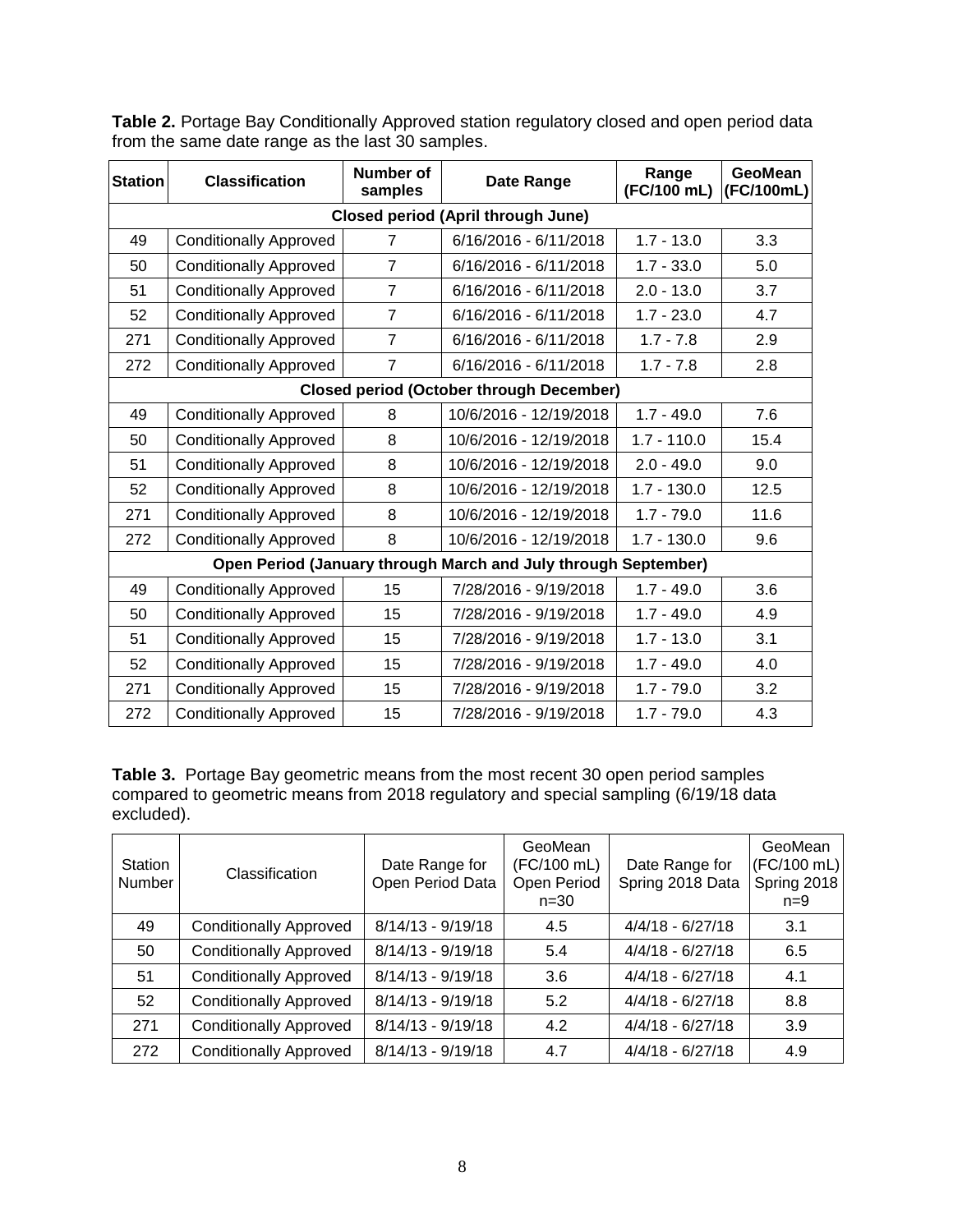**Table 4.** Marine fecal coliform results from WA Department of Health regulatory and Lummi Natural Resources regulatory and special sampling; April through June 2018. Nooksack River samples were collected one day prior to marine sampling except where denoted by an asterisk (\*). Asterisks denote day-of sampling.

| Date                                  | 4/4/2018                           | 4/18/2018       | 4/23/2018      | 5/8/2018                                            | 5/16/2018      | 5/23/2018      | 6/11/2018      | 6/19/2018 | 6/27/2018 |                               |
|---------------------------------------|------------------------------------|-----------------|----------------|-----------------------------------------------------|----------------|----------------|----------------|-----------|-----------|-------------------------------|
| Sampling type                         | Special                            | Special         | Regulatory     | Special                                             | Special        | Regulatory     | Regulatory     | Special   | Special   |                               |
| Tide                                  |                                    |                 |                | Flood to Ebb Flood to Ebb Ebb to Flood Ebb to Flood | Flood          | Flood          | Flood to Ebb   | Flood     | Flood     |                               |
| Salinity (stns. 49-272) (ppt)         | 3 to 11                            | 4 to 9          | $2$ to $6$     | $1$ to $1$                                          | 14 to 19       | 1 to 9         | 4 to 10        | 5 to 24   | 11 to 23  |                               |
| Average salinity (stns. 49-272) (ppt) | 6.5                                | 7.7             | 3.3            | 1.0                                                 | 17.3           | 4.7            | 6.0            | 9.3       | 16.7      |                               |
| Nooksack R. at Ferndale (cfs)         | 2560                               | 6160            | 3260           | 6930                                                | 7800           | 5800           | 3500           | 4400      | 3300      |                               |
| Nooksack R. stage                     | <b>Bottom</b>                      | Peak to Falling | <b>Bottom</b>  | Rising                                              | Rising         | Rising         | Falling        | Rising    | Falling   |                               |
| 24 hour rainfall (in.)                | 0.34                               | $\Omega$        | $\Omega$       | 0.07                                                | $\Omega$       | $\mathbf 0$    | 0.01           | 0         | $\Omega$  |                               |
| 72 hour rainfall (in.)                | 0.06                               | 0.65            | 0.02           | 0.09                                                | $\Omega$       | $\Omega$       | 0.05           | $\Omega$  | 0.08      |                               |
| Nooksack @ Ferndale (FC/100mL)        | 4                                  | 82              | $4^*$          | 41                                                  | 64             | 16             | $4^*$          | 40        | 22        |                               |
| Nooksack @ Slater Rd. (FC/100mL)      | 5                                  | 69              | $2^*$          | 64                                                  | 48             | 25             | $5^*$          | 46        | 27        |                               |
| Nooksack @ Marine Dr. (FC/100mL)      | $5/2*$                             | 168/7*          | NA/17*         | $63/23*$                                            | 96/30*         | $12/40*$       | NA/10*         | $50/37*$  | $30/10*$  |                               |
| <b>DOH Marine Sampling Station</b>    | Marine Sampling Results (FC/100mL) |                 |                |                                                     |                |                |                |           |           | Legend                        |
| 48                                    |                                    |                 | 1.7            |                                                     |                | 1.7            | $\overline{2}$ |           |           | Approved                      |
| 53                                    |                                    |                 | 1.7            |                                                     |                | 1.7            | 1.7            |           |           | <b>Conditionally Approved</b> |
| 54                                    |                                    |                 | 1.7            |                                                     |                | $\overline{2}$ | 1.7            |           |           | $0$ to $9$                    |
| 55                                    |                                    |                 | 1.8            |                                                     |                | 4.5            | 1.7            |           |           | 10 to 42                      |
| 57                                    |                                    |                 | 4.5            |                                                     |                | $\overline{2}$ | $\overline{2}$ |           |           | 43 to 100                     |
| 58                                    |                                    |                 | 7.8            |                                                     |                | $\overline{2}$ | 1.7            |           |           | >100                          |
| 49                                    | 4.5                                | $\overline{2}$  | 1.7            | 13                                                  | $\overline{2}$ | 7.8            | 1.8            | 240       | 1.7       | Not Sampled                   |
| 50                                    | 4.5                                | 11              | 4.5            | 27                                                  | 4.5            | 9.3            | 7.8            | 49        | 1.7       |                               |
| 51                                    | 4.5                                | 7.8             | 4.5            | 17                                                  | $\overline{2}$ | 4.5            | $\overline{2}$ | 70        | 1.7       |                               |
| 52                                    | 4.5                                | 13              | 9.3            | 49                                                  | 7.8            | 4.5            | 23             | 13        | 1.7       |                               |
| 271                                   | 7.8                                | 4.5             | 4.5            | 14                                                  | 4.5            | 1.7            | $\overline{2}$ | 79        | 1.7       |                               |
| 272                                   | 6.8                                | $\overline{2}$  | $\overline{2}$ | 70                                                  | 1.7            | 7.8            | 7.8            | 130       | 1.7       |                               |
|                                       |                                    |                 |                |                                                     |                |                |                |           |           |                               |